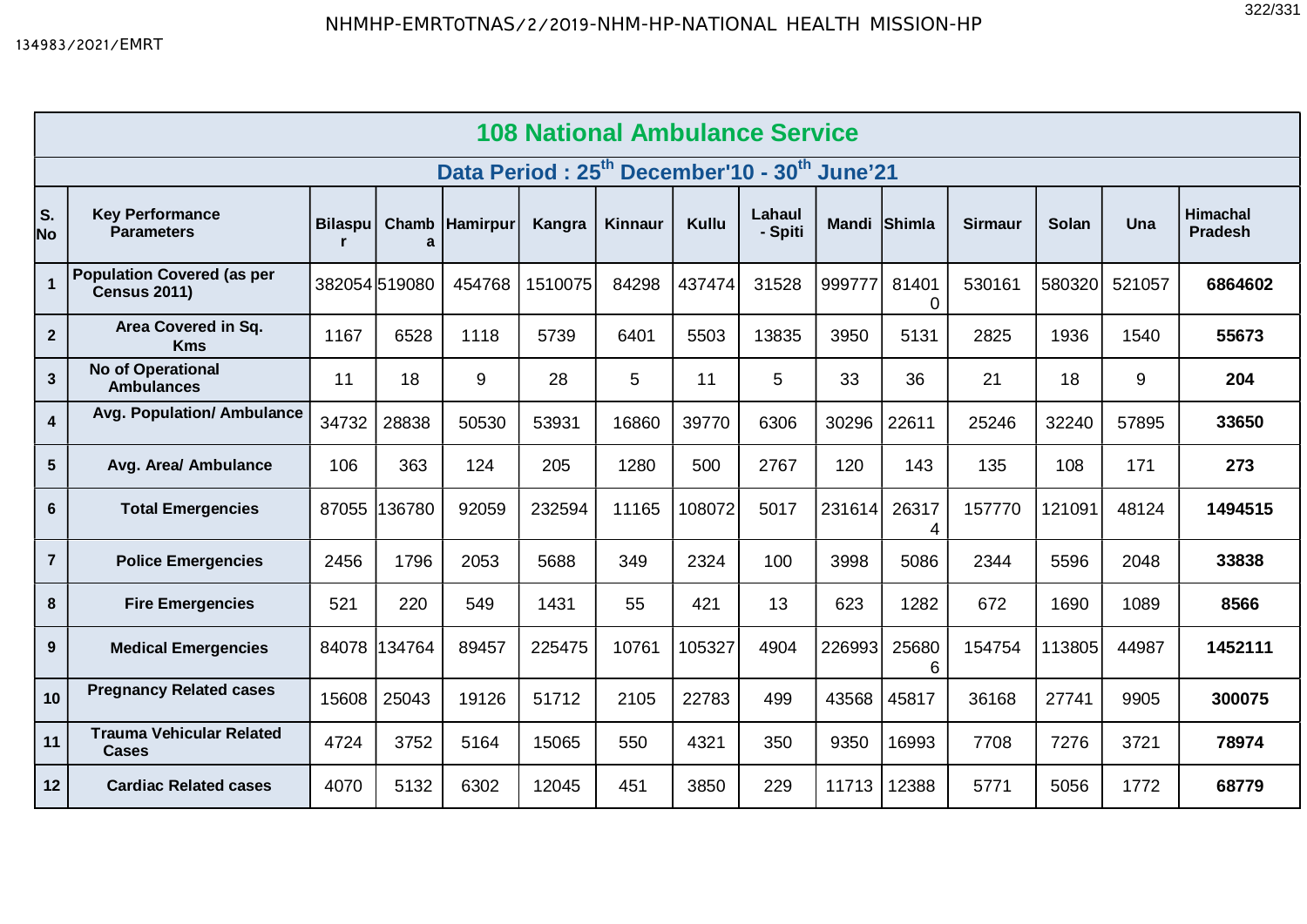| 13 | <b>Respiratory Related cases</b>                             | 5462 | 6647 | 6733 | 16126 | 635  | 4561 | 530 | 13097 | 15866 | 7825  | 6614  | 3074 | 87170  |
|----|--------------------------------------------------------------|------|------|------|-------|------|------|-----|-------|-------|-------|-------|------|--------|
| 14 | <b>Lives Saved in life</b><br>threatening situation (Feb'21) | 7268 | 1206 | 8225 | 19159 | 1431 | 7007 | 634 | 20683 | 20467 | 17096 | 13148 | 8323 | 134647 |
| 15 | <b>Deliveries Assisted by EMTs</b><br>till Jun'21            | 458  | 1027 | 310  | 910   | 159  | 1055 | 37  | 1893  | 1938  | 2988  | 1260  | 450  | 12485  |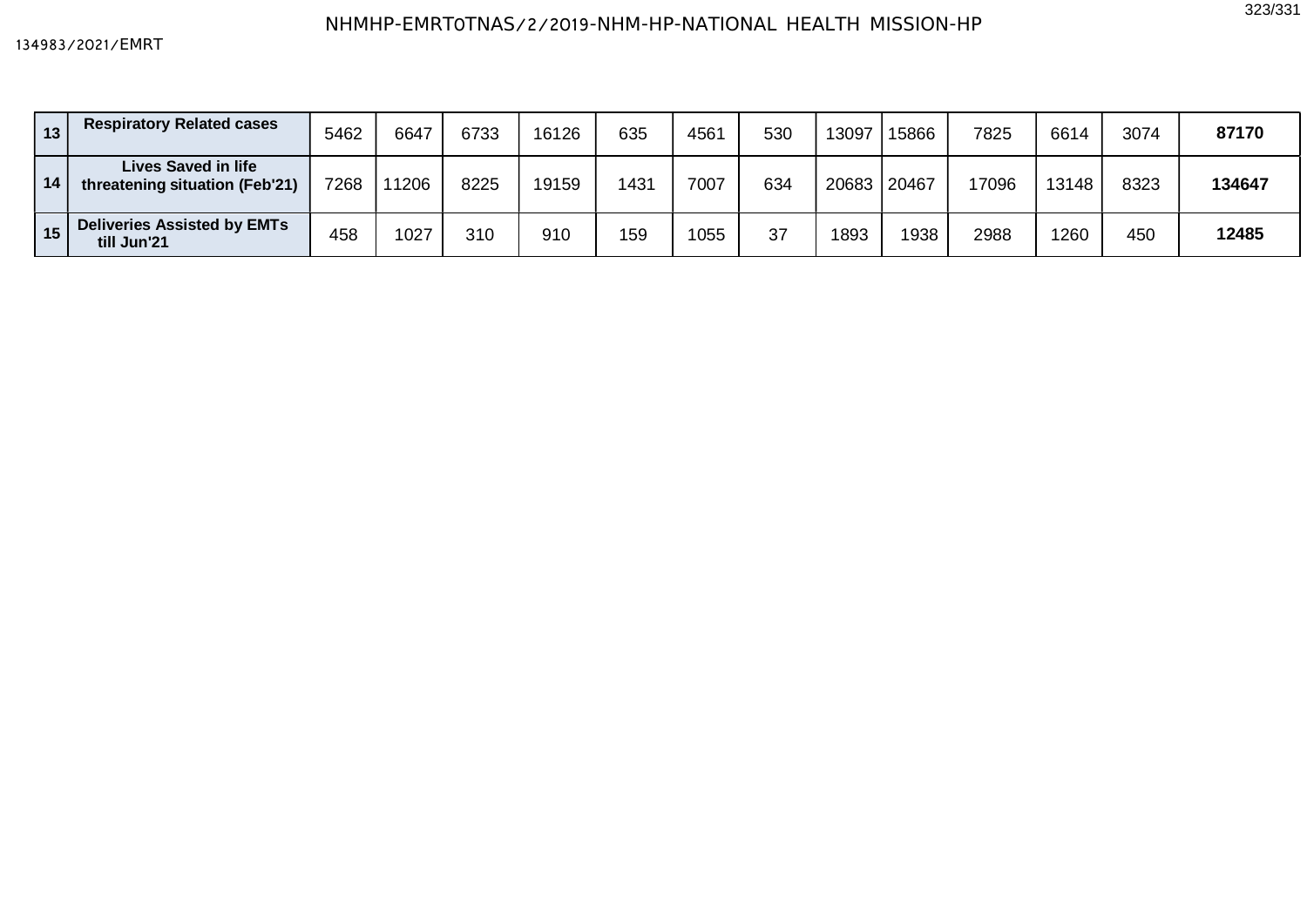| <b>108 National Ambulance Service</b>   |                                                                |  |  |  |  |  |  |
|-----------------------------------------|----------------------------------------------------------------|--|--|--|--|--|--|
|                                         | <b>Himachal Pradesh</b><br>$25^{th}$ Dec'10 - $30^{th}$ Jun'21 |  |  |  |  |  |  |
| <b>Key Performance Parameters</b>       |                                                                |  |  |  |  |  |  |
| Population Covered (as per Census 2011) | 6864602                                                        |  |  |  |  |  |  |
| Area Covered (in sq. km's)              | 55673                                                          |  |  |  |  |  |  |
| No. of 108 NAS Ambulances               | 204                                                            |  |  |  |  |  |  |
| Avg. Population/ Ambulance              | 33650                                                          |  |  |  |  |  |  |
| Avg. Area/ Ambulance (in sq. km's)      | 273                                                            |  |  |  |  |  |  |
| Emergency/ Lakh population/ day         | 5.67                                                           |  |  |  |  |  |  |
| Emergency/ Ambulance/ day               | 1.91                                                           |  |  |  |  |  |  |
| <b>Total Calls</b>                      | 9569641                                                        |  |  |  |  |  |  |
| <b>Effective Calls</b>                  | 4097201                                                        |  |  |  |  |  |  |
| Avg. Response Time (Urban)              | 0:15:32                                                        |  |  |  |  |  |  |
| Avg. Response Time (Rural)              | 0:37:00                                                        |  |  |  |  |  |  |
| Avg. Overall Response Time              | 0:34:54                                                        |  |  |  |  |  |  |
| <b>Total Emergencies</b>                | 1494515                                                        |  |  |  |  |  |  |
| <b>Police Emergencies</b>               | 33838                                                          |  |  |  |  |  |  |
| <b>Fire Emergencies</b>                 | 8566                                                           |  |  |  |  |  |  |
| <b>Medical Emergencies</b>              | 1452111                                                        |  |  |  |  |  |  |
| <b>Pregnancy Related cases</b>          | 300075                                                         |  |  |  |  |  |  |
| <b>Trauma Vehicular Related Cases</b>   | 78974                                                          |  |  |  |  |  |  |
| <b>Cardiac Related cases</b>            | 68779                                                          |  |  |  |  |  |  |